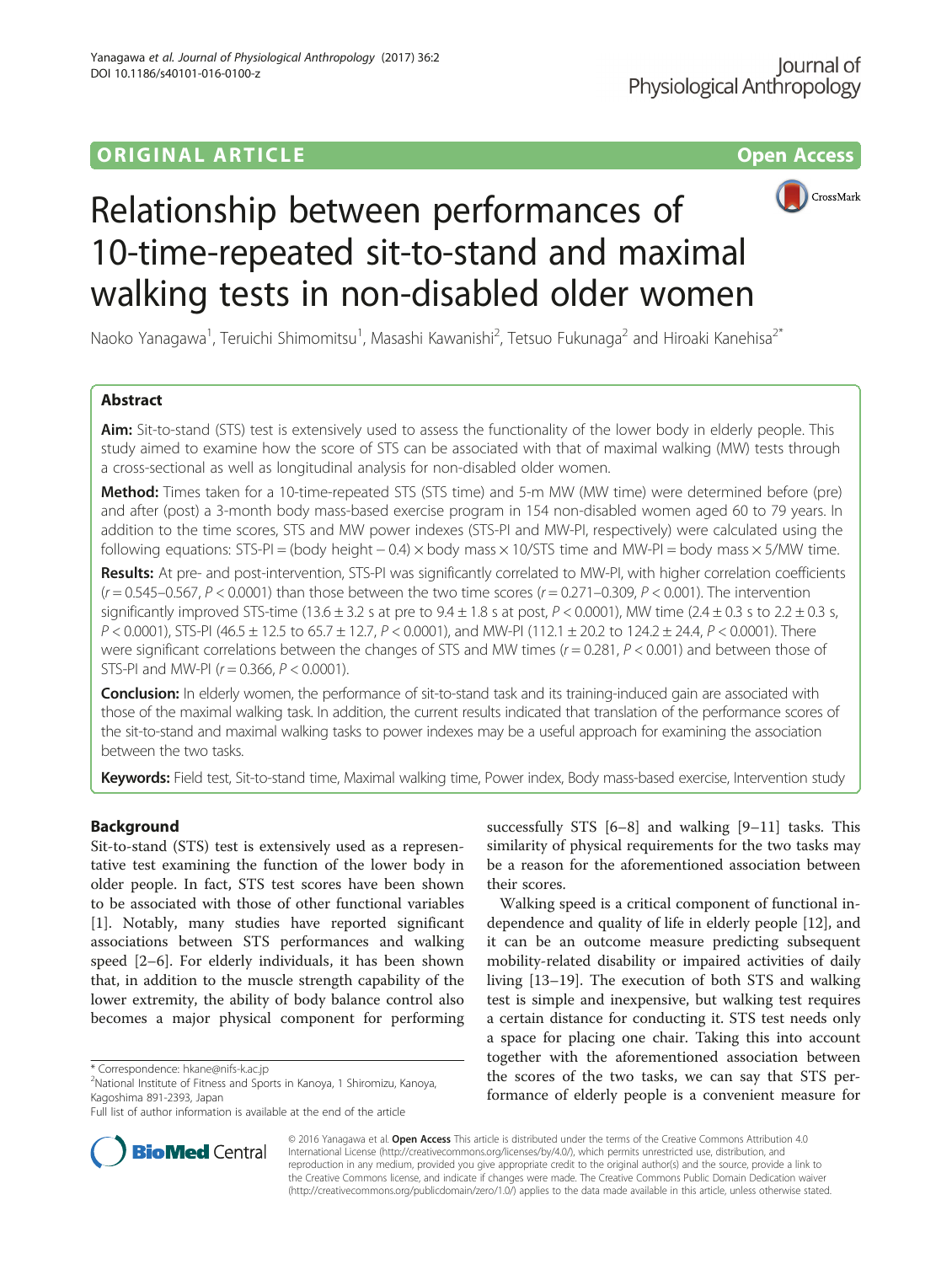understanding their levels of functional independence or mobility and for designing optimal exercise programs to improve them. However, the previous findings on the association between the performances of STS and walking tasks have been mainly derived from patients and very old or disabled men and women [[2](#page-6-0)–[6](#page-6-0)]. For non-disabled elderly people, less information about this subject is available from previous studies.

It is known that there is a disparity from linearity in the relationship between muscle strength and some measures of lower extremity performance [\[20](#page-7-0)]. Buchner et al. [[21\]](#page-7-0) have observed a non-linear relationship between leg strength and walking speed in elderly individuals, in which the corresponding association for weaker persons was significant but that for stronger persons was not. This is also true for the relationship between muscle strength and STS time [[22](#page-7-0)]. Thus, there is a possibility that the aforementioned association between STS and walking scores for very old or disabled men and women would largely depend on the linear relationships between muscle strength and both scores. In other words, it can be said that, for non-disabled individuals, even if STS score is associated with walking performance, the magnitude of the association might not be so strong as those reported for very old or disabled persons because their relationships between muscle strength and both STS and walking performances would be involved to the non-linear region.

In general, STS test score is presented as the time required to repeat a given number of sit-to-stand movements or the number of sit-to-stand movements performed during a given time. In addition to these, some studies have tried to calculate a power index on the basis of STS score and to examine its relationship with force generation capability of the quadriceps femoris [[23\]](#page-7-0) and age-related decline [\[24](#page-7-0), [25\]](#page-7-0). As evidence supporting the validity of the calculated STS power, a biomechanical study reported a strong association with the measured power value [[26\]](#page-7-0). From the findings of Takai et al. [\[23](#page-7-0)], STS power index (STS-PI), calculated by using an equation involving leg length, body mass, height of chair, acceleration of gravity, and time taken for a 10-timerepeated STS as independent variables, was strongly associated with the force generation capability of the quadriceps femoris in non-disabled older people. In their results, a significant association was not found in the time required to perform the STS task. Whether or not this can be applied to walking performance is unknown. However, it has been shown that body mass negatively influences the performances of walking [\[3](#page-6-0)] as well as STS [\[7](#page-6-0)]. It is reasonable to assume that, if the time score of the walking task is the same, the work and power production during the task should be greater for heavier individuals. Taking these aspects into account together with the aforementioned non-linear relationships between muscle strength and both STS and walking scores, therefore, it is hypothesized that, for non-disabled older people, the association between the two tasks will be understood better by using a power index calculated using the parameters of body mass, distance of body displacement, and required time for completing the task.

It is known that elderly women with less knee extensor strength experience a greater difficulty in performing the standing task than younger women [\[27](#page-7-0)]. Hortobagyi et al. [\[28](#page-7-0)] reported that older adults performed the activities of daily living, involving climbing up and down stairs and rising from a chair, with nearly the maximal torque-generating capabilities of their knee extensors muscles. These findings suggest that, for older adults, a body mass-based exercise program for the lower body, involving STS task, will be an effective modality for improving the force generation capability of the lower body. In fact, some studies have provided evidence supporting this assumption [\[29](#page-7-0), [30\]](#page-7-0), although the magnitude of the gain in knee extensor strength is influenced by the initial level of knee extensor strength per body mass in the practitioners [[30\]](#page-7-0). In these studies, however, STS and walking performances were not examined. While the effects of training on STS and walking performances in older population have been well documented through various exercise interventions [[31](#page-7-0)], it is unknown how the gains in STS and walking performances are associated with each other. If a body mass-based exercise program involving STS is effective to improve not only STS but also walking performances and these gains are significantly associated with each other, it strengthens to assume that the measurement of STS performance can be a conventional outcome measure assessing mobility.

The present study aimed to elucidate the association between STS and maximal walking (MW) performances in non-disabled older women aged from 60 to 79 years. To this end, we employed a cross-sectional and longitudinal analysis design, in which the subjects were involved in a 3-month exercise program, and determined the times taken for a 10-time-repeated STS test (STS time) and 5-m MW test (MW time) before (pre) and after (post) the intervention. In addition to the time scores, we calculated power indexes to represent the performances on STS and MW tests (STS-PI and MW-PI, respectively). As the intervention program, a body mass-based home exercise program involving STS task was chosen because of the proven and substantial effect of this type of training on force generation capability in elderly women [\[30](#page-7-0)]. We hypothesized that (1) STS scores are significantly associated with MW scores at both pre- and post-intervention, with a higher correlation coefficient between the power indexes than that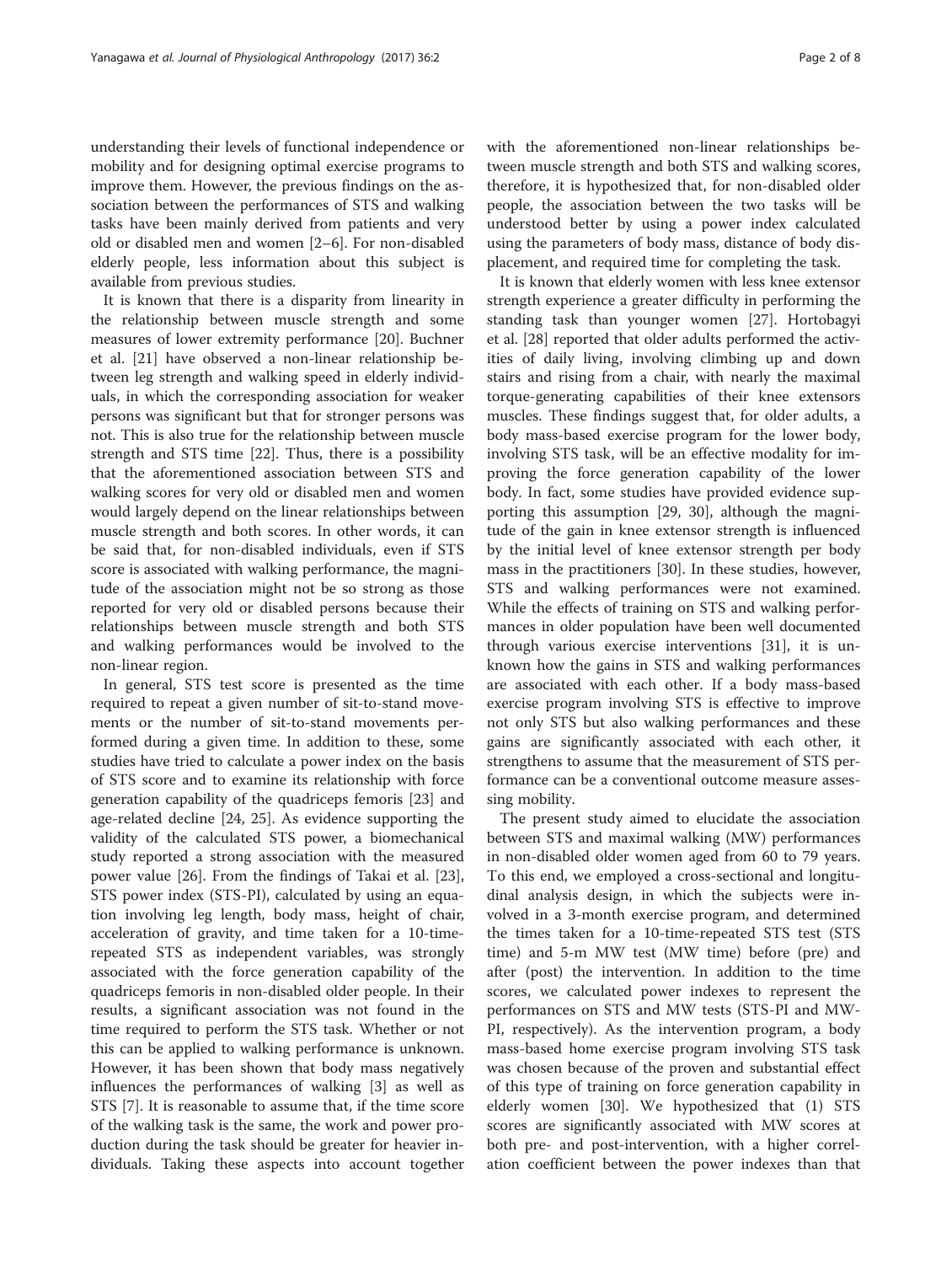between the two time scores and (2) the body massbased exercise program improves STS and MW scores, and their training-induced gains are significantly associated with each other.

## Materials

### Subjects

One hundred fifty-four Japanese non-disabled elderly women (age, 67.4 ± 4.9 years; height, 152.9 ± 5.0 cm; body mass,  $52.6 \pm 7.2$  kg; body mass index,  $22.5 \pm 3.1$ ; mean  $\pm$  SD) voluntarily participated in this study. In accordance with the American College of Sports Medicine guidelines for exercise testing and prescription [[32\]](#page-7-0), all subjects were medically screened prior to participation in the experiment. None used a cane or walking aid, and all were functionally independent in daily life. No subject had a history or evidence of lower extremity pain, unstable cardiovascular disease, or other medical condition that would contraindicate performing the STS and MW tasks. All subjects were non-athletes and not involved any specific physical training program (≥30 min/day and  $\geq$ 2 days/week). This study was approved by the Ethics Committee of the National Institute of Fitness and Sports in Kanoya and was consistent with the institutional ethical requirements for human experimentation in accordance with the Declaration of Helsinki. The subjects were fully informed of the purpose and risks of the experiment and gave their written informed consent.

## Body mass-based home exercise program

The subjects executed a 3-month body mass-based home exercise program. The content of the program adopted was almost the same as reported in previous studies [[29, 30\]](#page-7-0). It was consisted of five exercises: (1) sitting down and standing up from a chair, (2) hip joint extension and flexion, (3) calf raises, (4) side leg raises in a standing position, and (5) trunk flexion and extension in a seated position. The subjects were asked to perform the five exercises successively in a circuit-training style for 3 min/circuit, at a tempo of around 2 s for each exercise. The duration and number of repetitions for performing each exercise were equal, i.e., almost 35 s/ exercise and 16 repetitions/exercise, respectively. The subjects performed the exercises once a week at a local gym as an exercise class and on other days at home. The subjects were asked to record the numbers of circuits performed every day. The examiners confirmed the number of circuits performed over that week in the exercise class. During the intervention period, the subjects performed the exercise program 4–7 days a week  $(6.3 \pm 0.8 \text{ days/week})$ , completing 1–4 circuits each day  $(1.6 \pm 0.7 \text{ circuits/day}).$ 

#### **Measurements**

At pre- and post-intervention, the scores of 10-timerepeated STS and 5-m MW tasks were determined. All subjects participated in the pre- and post-measurements.

#### Anthropometry

Height and body mass were measured using standard techniques to the nearest 0.1 cm and 0.1 kg, respectively.

## Ten-time-repeated STS test

The time (STS time) required to perform a 10-timerepeated STS test on a molded steel chair (0.40-m height and 0.36-m depth) was determined in accordance with the procedure described in a prior study [[23](#page-7-0)]. In the measurements, the subjects were asked to stand up from a sitting position and then to sit down 10 times as fast as possible. The STS time was recorded using a stopwatch to the nearest 10th of a second. Prior to the test, the subjects were asked to perform STS with submaximal effort to familiarize them to the test procedure. After the completion of the warm-up procedure and 1 min rest, the subjects were encouraged to perform the STS with maximal effort. The difference between preand post-intervention values for STS time was calculated and referred to as △STS time.

## Five-meter maximal walking test

The maximal walking test was executed using a procedure similar to that described by Bohannon et al. [\[4](#page-6-0)]. Briefly, the subjects were timed using a stopwatch to the nearest 10th of a second as they walked as quickly as possible over a distance between two marks that were 5 m apart. In the measurements, the subjects were provided with a distance of 3 m before and after the 5 m for acceleration and deceleration, respectively. The subjects performed the maximal walking test two times with an interval of 1 min between the trials. The faster time was taken as the individual's data and referred to as MW time. The difference between pre- and post-intervention values for MW time was calculated and referred to as △MW time.

# Calculation of power index

STS power index (STS-PI) was calculated using the following equation, which is a modification of an equation described by Takai et al. [\[23](#page-7-0)]: STS-PI =  $\{(Ht - 0.4) \times body\}$  $mass \times 10$ ,  $/STS$  time, where 0.4 (m) and Ht (m) represent the height of the chair and body height, respectively. Takai et al. [\[23](#page-7-0)] used leg length instead of body height to calculate the STS-PI. The measurement of the leg length is time consuming and has a technical issue because it needs to specify accurately the locations of the greater trochanter of the femur and the malleolus lateralis. Considering these aspects and allowable time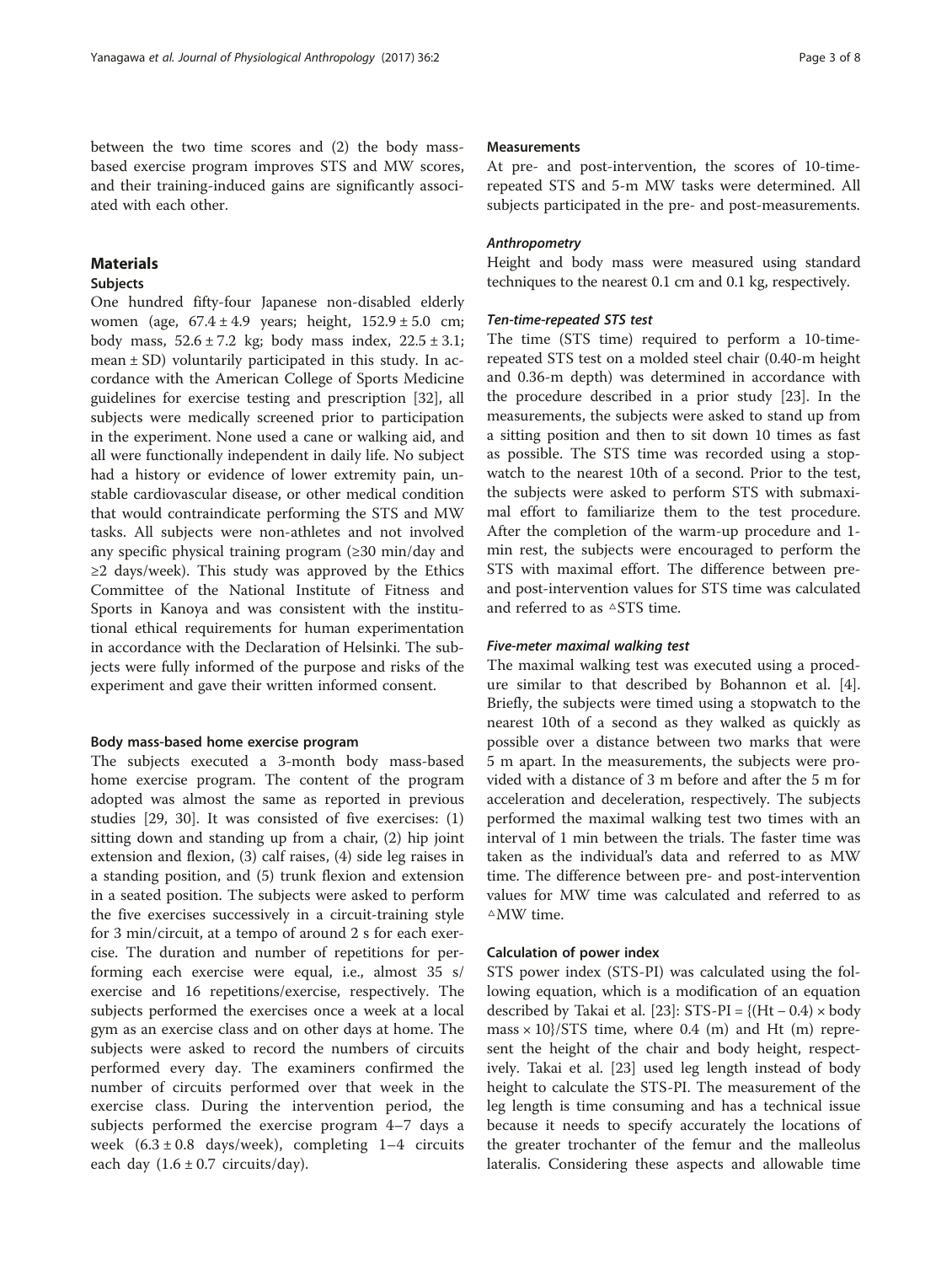<span id="page-3-0"></span>for the measurements including STS and MW times, therefore, we used body height instead of leg length to calculate STS-PI. In a prior examination using 556 Japanese women aged 50 to 94 years [\[24](#page-7-0)], the corresponding values calculated by the equation used here were highly correlated with those by the equation devel-oped by Takai et al. [[23\]](#page-7-0)  $(r = 0.962)$ . MW power index (MW-PI) was calculated using the following equation:  $MW-PI = (body mass \times 5)/MW$  time, where 5 (m) represents the distance for measuring STS time. The differences between pre- and post-intervention values for STS-PI and MW-PI were calculated and referred to as  $\triangle$ STS-PI and  $\triangle$ MW-PI, respectively.

## **Statistics**

Descriptive values are presented as means ± SDs. A simple linear regression analysis was used to calculate the coefficients of correlations between time scores, between power indexes, and between training-induced changes. An analysis of covariance (ANCOVA) was used to test the differences between regression equations for the relationships between STS time and MW time and between STS-PI and MW-PI at pre- and post-intervention. A Student's paired  $t$  test was used to examine the differences between pre- and post-intervention values of each of STS time, MW time, STS-PI, and MW-PI. In addition, effect size (Cohen's d) was calculated to express the magnitude of the difference between the two means of pre- and post-intervention values. The probability level for statistical significance was set at  $P < 0.05$ .

#### Results

No one dropped out from the intervention program. Table 1 summarizes the descriptive data on the measured and calculated values for pre- and post-intervention. There were no significant changes in body height, body mass, and body mass index. The intervention significantly improved the time scores of STS and MW and increased the power indexes of the two tasks. Cohen's d values in time score and power index were greater in STS than in MW (Table 1).

Table 1 Descriptive data at pre- and post-intervention

STS time was significantly correlated with MW time at pre-  $(r = 0.309, P < 0.001)$  and post-intervention  $(r = 0.271,$  $P < 0.001$ ). STS-PI was also significantly correlated to MW-PI, with higher correlation coefficients than those between the time scores:  $r = 0.545$  ( $P < 0.0001$ ) at pre-intervention and  $r = 0.567$  ( $P < 0.0001$ ) at postintervention (Fig. [1](#page-4-0)). In this relationship, while there was no significant difference between the slopes of the regression lines for the relationships between STS-PI and MW-PI at pre- and post-intervention  $(F = 1.517, P = 0.219)$ , the y intercept was significantly different between the two regression lines ( $F = 6.741, P < 0.01$ ).

 $\triangle$ STS time was significantly correlated to  $\triangle$ MW time  $(r = 0.281, P < 0.001)$ . Similarly,  $\triangle STS-PI$  was significantly correlated to  $\triangle M W$ -PI ( $r = 0.366$ ,  $P < 0.0001$ , Fig. [2\)](#page-4-0).

#### **Discussion**

At pre- and post-intervention, there were significant associations between the time scores and between the power indexes of STS and MW. The directions of body movement while executing STS and MW are different: vertical movement in STS and horizontal movement in MW. As described earlier, however, both STS and walking performances can be associated with common physical components, i.e., muscle strength and balance. In addition, Brach et al. [[33\]](#page-7-0) reported that elderly women with a higher slope of the electromyogram activities of the quadriceps femoris during STS walked faster. Furthermore, DeVita and Hortobagyi [\[34](#page-7-0)] observed that elderly individuals used their hip extensors more than young adults when walking at the same speed. It is known that, for older men and women, the performances of both STS and MW are strongly associated with the power production during leg extension movement which involves extension of the knee and hip joints [[5\]](#page-6-0). These findings indicate that, for elderly people, the function and use of the lower body muscles, being required to achieve better performances in STS and MW, are similar between the two tasks. At the same time, this

| Variables       | Pre-intervention | Post-intervention            | Δ               | Cohen's d |
|-----------------|------------------|------------------------------|-----------------|-----------|
| Body height, cm | $152.6 + 4.4$    | $152.6 + 4.4$                | $0.0 + 0.5$     | 0.00      |
| Body mass, kg   | $53.0 \pm 6.3$   | $53.1 \pm 6.3$               | $0.1 \pm 0.9$   | 0.11      |
| STS time, s     | $13.6 \pm 3.2$   | $9.4 \pm 1.8$                | $-4.2 + 2.8$    | $-1.50$   |
| MW time, s      | $2.4 \pm 0.3$    | $2.2 \pm 0.3^*$              | $-0.2 \pm 0.3$  | $-0.67$   |
| STS-PI          | $46.5 \pm 12.5$  | $65.7 \pm 12.7$ <sup>*</sup> | $19.2 + 11.5$   | 1.67      |
| MW-PI           | $112.1 \pm 20.2$ | $124.2 + 24.4$               | $12.1 \pm 18.0$ | 0.67      |
|                 |                  |                              |                 |           |

STS time time required to perform 10-times-repeated sit-to-stand task, MW time time required to perform 5-m maximal walking task, STS-PI sit-to-stand power index, MW-PI maximal walking power index

 $\check{\ }$ Significantly different from the pre-intervention value at  $P < 0.0001$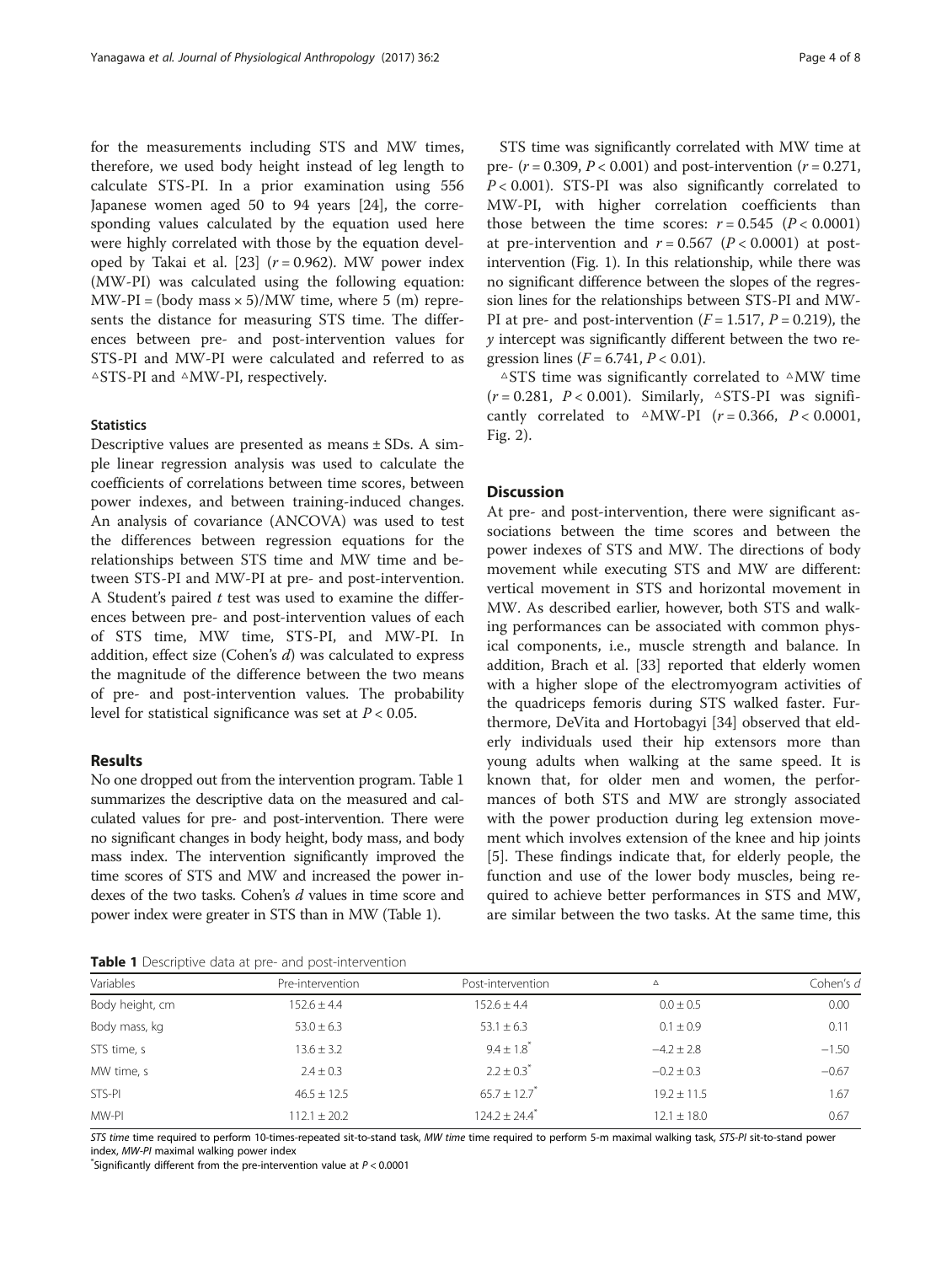<span id="page-4-0"></span>

will be a reason why the performances of STS and MW were significantly associated with each other.

Many studies have already reported significant associations between the time scores of STS and walking for relatively short distances [[2](#page-6-0)–[6](#page-6-0)]. In these studies, the reported correlation coefficients ranged from 0.48 to 0.71. Compared to these values, our observed correlation coefficients between STS and MW times  $(r = 0.303$  at pre-intervention and  $r = 0.267$  at post-intervention) are lower. However, most of the previous findings cited above have been obtained by examining patients [[3, 4](#page-6-0)] and very old [\[5](#page-6-0), [6](#page-6-0)] or disabled [[2\]](#page-6-0) men and women. The current study examined elderly women who were functionally independent in daily life and completed the two tasks without support and large difficulty. In the report of Seeman et al. [\[35\]](#page-7-0), who examined a high-functioning elderly cohort, the correlation coefficient between the time scores of 10-ft maximal walking and 5-time-repeated STS was 0.21. Thus, the previous and current studies indicate that the association between STS and MW times for non-disabled elderly individuals is not so strong as compared to that reported previously for very old or disabled men and women.

Physiological reasons for the observed lower correlation coefficient between STS and MW times are unknown but might involve the possible difference between disabled and non-disabled individuals in the relationships between

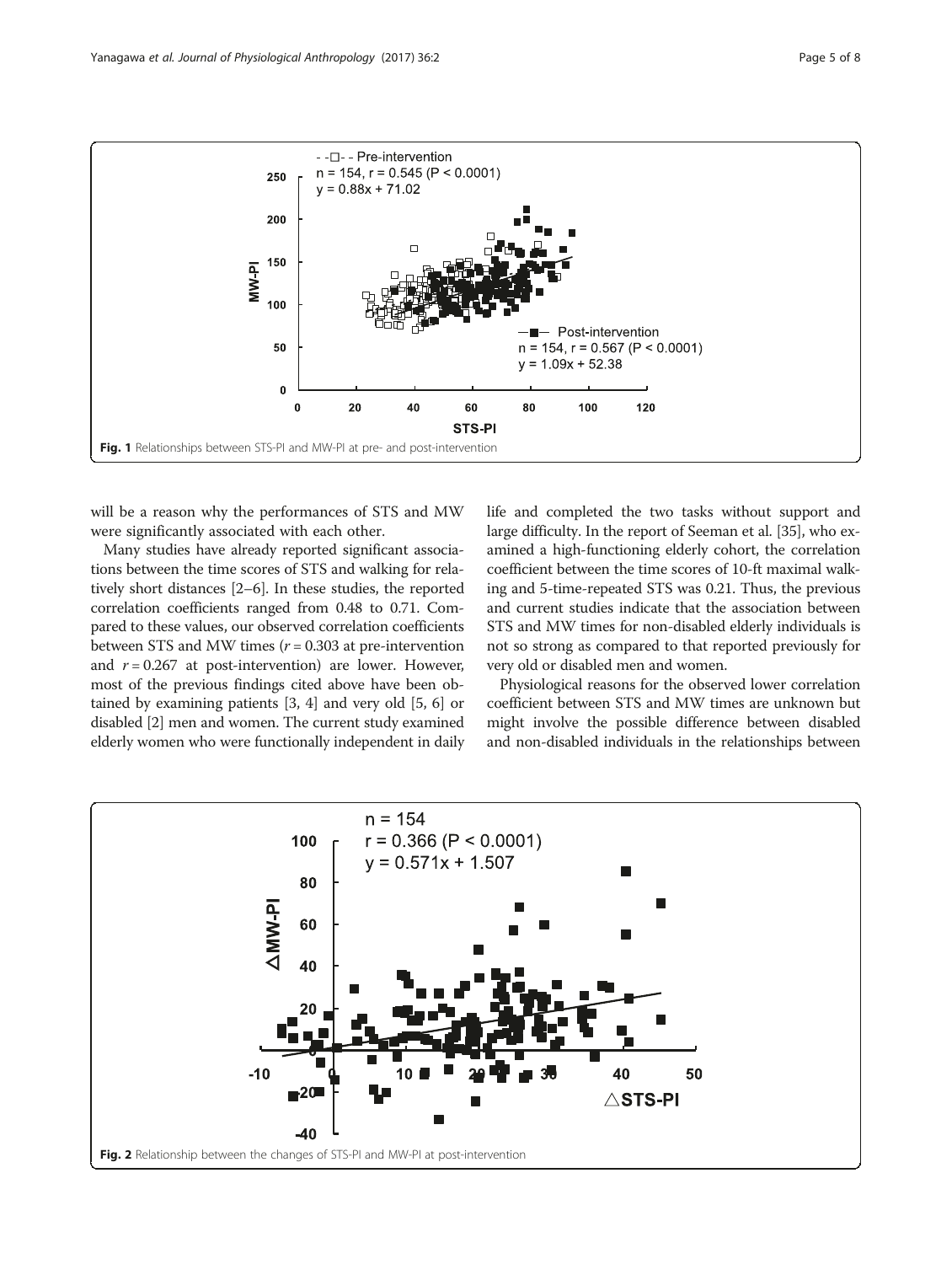muscle strength and the two time scores. As described earlier, the time scores of rising from a chair and walking over a certain distance in older adults have been shown to be related to the force generation capability of the lower limb muscles in a curvilinear fashion, in which a more linear relationship exists in weaker individuals [\[20, 22, 26](#page-7-0), [36](#page-7-0)]. Ferrucci et al. [\[20\]](#page-7-0) reported that, in the lower range of the spectrum of strength, various measures of lower extremity performances were associated with strength, while the relationship above a certain threshold of strength was limited to only some of these performances. On the basis of electromyogram recordings and calculation of knee joint moments, Hortobagyi et al. [[28](#page-7-0)] have reported that old adults perform activities of daily living with near their maximal capabilities. From the findings of Fujita et al. [\[37](#page-7-0)], the activation level of knee extensor muscles during body mass-based squat movement was significantly higher in frail elderly persons, who used the long-term care insurance system, than in older individuals who were functionally independent. Considering these findings, it seems that the similarity between STS and MW tasks in physical requirements for performing each of the two tasks, notably in muscular effort, would be weak in non-disabled than in disabled persons, and consequently, it might have resulted in the lower correlation coefficient between STS and MW times in the non-disabled individuals.

As hypothesized at the start of this study, the correlation coefficient between STS-PI and MW-PI  $(r = 0.547)$ at pre-intervention and  $r = 0.560$  at post-intervention) was higher than those between STS and MW times. In both STS and MW tasks, the body mass of the examinee becomes a load for the exercising muscles of the lower body. As described earlier, some studies have indicated that body mass negatively influences the performances of either STS [[7\]](#page-6-0) or maximal walking [\[3](#page-6-0)]. For example, Lord et al. [\[7](#page-6-0)] reported that, in addition to muscle strength relative to body mass, body mass was an independent negative variable in a prediction equation for five-time-repeated STS time in community-dwelling older men and women. For maximal walking performance, Bohannon et al. [[3\]](#page-6-0) indicated that, as a result of multiple regression analysis, body mass was a negative independent variable for predicting the fastest walking speed in kidney transplantation candidates. These findings suggest that, when one tries to examine the association between the performances of STS and MW tasks, the influence of body mass cannot be ignored. In this sense, the translation of time scores to power index is a better approach for examining the association between the performance scores of STS and MW. The current results support this idea.

In previous studies, an inconsistency has been found between the individual differences observed in muscle function and the performance scores of mobility. For example, the sex difference in STS time or walking speed does not always reflect that in knee extensor strength [[23, 38](#page-7-0)] or leg extension power [\[5](#page-6-0)]. Takai et al. [\[23\]](#page-7-0) reported that, for non-disabled older people, the STS power index was strongly associated with the force generation capability of the knee extensors, but the time required to perform the STS task was not. Furthermore, Feland et al. [\[39](#page-7-0)], who examined sit-to-stand performance in senior athletes aged 50 years and older, reported that rising power had significant effects of age and sex, but weight transfer time remained similar regardless of age or sex. Considering these findings together with the current results, we may say that the translation of performance scores to power scores can provide a consistency in the assessment of the relationships among different performance scores and their associations with

STS and MW performances significantly increased after the intervention. Many studies have already reported positive effects of exercise interventions on the performances of STS and/or MW tasks in frail elderly people [[31\]](#page-7-0). While the exercise modalities adopted in previous studies vary among reports [\[31\]](#page-7-0), most of these studies have adopted exercises with an external load or elastic band besides body mass-based exercises. The training program used here consisted of only body mass-based exercises involving STS task. This training style has been shown to improve the force generation capability of the quadriceps femoris in elderly women [[30](#page-7-0)] and men [[29](#page-7-0)]. However, no information on the effectiveness of the body mass-based exercise program for STS and MW performances is available from the two studies. The current study provides evidence on this point.

muscle function such as strength and power.

In addition to the significant gains in time scores and power indices of STS and MW tasks, their changes were significantly associated with each other. These results support our hypothesis and strengthen to assume that STS test score can be a convenient and representative measure for assessing mobility in older women. As described earlier, not only muscle strength but also balance can be a major physical component for elderly people to perform successfully STS and walking [[6](#page-6-0)–[11\]](#page-6-0). The present study did not determine muscle strength and balance, and so it is unknown how the intervention adopted here changed these variables and their changes can be associated with those in STS and MW scores. However, some studies have reported that, for frail elderly people, exercise-induced gains in lower extremity strength are associated with those in STS and/or walking performances [\[12,](#page-6-0) [40, 41](#page-7-0)]. It has been shown that the training program used here can improve the force generation capability of the quadriceps femoris [\[29](#page-7-0), [30](#page-7-0)]. In addition, it involved tasks exercising muscles around the hip and ankle joints. Thus, as a physiological background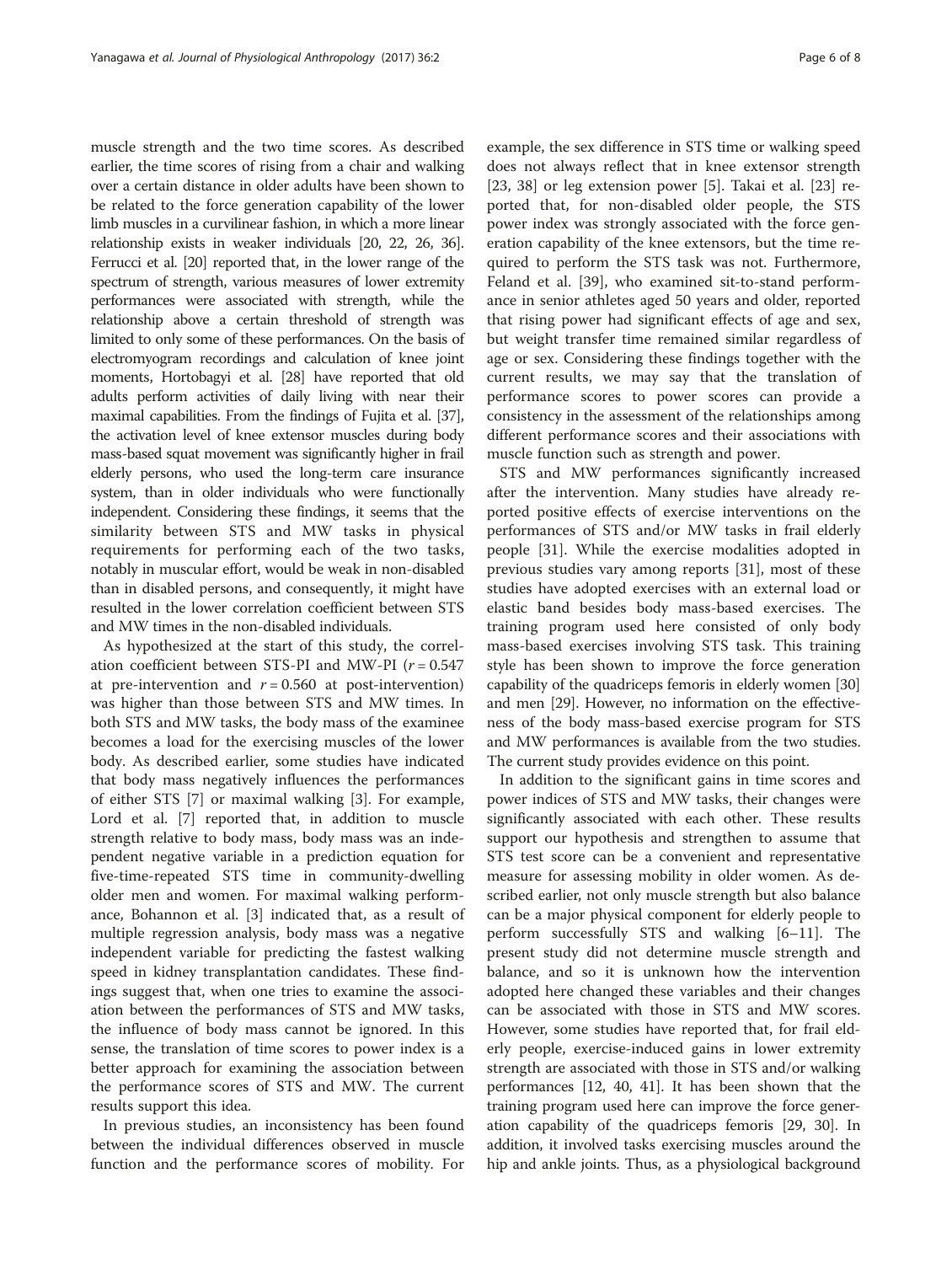<span id="page-6-0"></span>for the observed association between the gains in the scores of STS and MW tasks, the possible gains in the force generation capability of lower extremity muscles might be considered. In the current results, however, it should be noted that the  $y$  intercept of the regression line for the relationship between STS-PI and MW-PI was significantly different between pre- and post-intervention, although no corresponding difference was found in the slope. As shown in Table [1](#page-3-0), the Cohen's d values indicated that the magnitude of the difference between the two means of pre- and post-intervention values was greater in STS-PI than in MW-PI. This may be due to that STS was involved as an exercise task, i.e., the influence of taskspecificity, and at the same time, it would be a reason for the observed significant difference in the  $y$  intercept. In addition, it should be remarked that there is evidence suggesting that the training-induced change in STS performance is not always associated with that in walking performance. For example, Schlicht et al. [[42](#page-7-0)] reported that, in comparison with a control group, intense resistance training for older adults produced a significant gain in maximal walking speed without the corresponding change in STS performance. Conversely, the findings of Cao et al. [[43](#page-7-0)] indicated that a combined exercise intervention program significantly increased STS score but did not increase maximal walking performance. Thus, we cannot rule out that the observed association between the training-induced gains of STS and MW scores might have reflected the content of the exercise program adopted here. With regard to the association between the training-induced gains of the two variables, further study is needed to clarify the influence of the content of intervention program.

#### Conclusion

The current results indicate that, in non-disabled older women, the performance of the sit-to-stand task and its training-induced gain are associated with those in the maximal walking task. The translation of the performance scores of the sit-to-stand and maximal waking tasks to power indexes may be a useful approach for examining the association between the two tasks.

#### Abbreviations

ANCOVA, analysis of covariance; MW test, maximal walking test; MW time, Time for a 5-m maximal walking test; MW-PI, power index calculated from the score of a 5-m maximal walking test; STS test, sit-to-stand test; STS time, time for a 10-times-repeated STS test; STS-PI, power index calculated from the score of a 10-times-repeated STS test; △MW time, difference between the MW times at pre- and post-intervention; △STS time, difference between the STS times at pre- and post-intervention; △MW-PI, difference between the MW-PI values at pre- and post-intervention; △STS-PI, difference between the STS-PI values at pre- and post-intervention

#### Authors' contributions

NY participated in the study design and the measurements of sit-to-stand and maximal walking times, performed the statistical analysis, and drafted

the manuscript. TS participated in the study design, coordinated the research activities, and drafted the manuscript. MK participated in the study design, coordinated the research activities, and drafted the manuscript. TF participated in the study design, coordinated the research activities, and drafted the manuscript. HK participated in the study design, coordinated the research activities, performed the statistical analysis, and drafted the manuscript. All authors read and approved the final manuscript.

#### Competing interests

The authors declare that they have no competing interests.

#### Author details

<sup>1</sup> Japan Health Promotion & Fitness Foundation, 2-6-10 Higashishinbashi, Minato-ku, Tokyo 105-0021, Japan. <sup>2</sup>National Institute of Fitness and Sports in Kanoya, 1 Shiromizu, Kanoya, Kagoshima 891-2393, Japan.

#### Received: 16 April 2016 Accepted: 18 June 2016 Published online: 27 June 2016

#### References

- Bohannon RW. Sit-stand test for measuring performance of lower extremity muscles. Percept Mot Skills. 1995;80:163–6.
- 2. Cuoco A, Callaham DM, Sayers S, Frontera WP, Bean J, Fielding RA. Impact of muscle power and force on gait speed in disabled older men and women. J Gerontol: Med Sci. 2004;59A:1200–6.
- 3. Bohannon RW, Hull D, Palmeri D. Muscle strength impairments and gait performance deficits in kidney transplantation candidates. Am J Kidney Dis. 1994;24:480–5.
- 4. Bohannon RW, Smith J, Hull D, Palmeri D, Barnhard R. Deficits in lower extremity muscle and gait performance among renal transplant candidates. Arch Phys Med Rehabil. 1995;76:547–51.
- 5. Bassey EJ, Fiatarone MA, O'neill EF, Kelly M, Evans WJ, Lipsitz LA. Leg extensor power and functional performance in very old men and women. Clin Sci. 1992;82:321–7.
- Thapa PB, Gideon P, Fought RL, Kormicki M, Ray WA. Comparison of clinical and biomechanical measures of balance and mobility in elderly nursing home residents. J Am Geriat Soc. 1994;42:493–500.
- 7. Lord SR, Murray SM, Chapman K, Munro B, Tiedemann A. Sit-to-stand performance depends on sensation, speed, balance, and psychological status in addition to strength in older people. J Grontol: Med Sci. 2002;57A: M539–43.
- 8. Schenkman M, Hughes MA, Samsa G, Studenski S. The relative importance of strength and balance in chair rise by functionally impaired older individuals. J Am Geriatr Soc. 1996;44:1441–6.
- 9. Rantanen T, Guralnik JM, Ferrucci L, Leveille S, Fried LP. Coimpairments: strength and balance as predictors of severe walking disability. J Gerontol: Med Sci. 1999;55A:M172–6.
- 10. Ringsberg K, Gerdhem P, Johansson J, Obrant KJ. Is there relationship between balance, gait performance and muscular strength in 75-year-old women? Age Ageing. 1999;28:289–93.
- 11. Singh AS, Marijke JM, Paw CA, Bosscher RJ, van Mechelen W. Cross-sectional relationship between physical fitness components and functional performance in older persons living in long-term care facilities. BMC Geriatr. 2006;6:4.
- 12. Purser JL, Pieper CF, Poole C, Morey M. Trajectories of leg strength and gait speed among sedentary older adults: longitudinal pattern of dose response. J Gerontol: Med Sci. 2003;58A:1125–34.
- 13. Furuna T, Nagasaki H, Nishizawa S, Sugiura M, Okuzumi H, Ito H, et al. Longitudinal change in the physical performance of older adults in the community. J Jpn Phy Ther Assoc. 1998;1:1–5.
- 14. Guralnik JM, Ferrucci L, Simonsick EM, Salive ME, Wallace RB. Lowerextremity function in persons over the age of 70 years as a predictor of subsequent disability. N Engl J Med. 1995;332:556–61.
- 15. Guralnik JM, Ferrucci L, Pieper CF, Leveille SG, Markides KS, Ostir GV, et al. Lower extremity function and subsequent disability: consistency across studies, predictive models, and value of gait speed alone compared with the short physical performance battery. J Gerontol: Med Sci. 2000;55A: M221–31.
- 16. Montero-Odasso M, Schapira M, Soriano ER, Varela M, Kaplan R, Camera LA, et al. Gait velocity as a single predictor of adverse events in healthy seniors aged 75 years and older. J Gerontol: Med Sci. 2005;60A:1304–9.